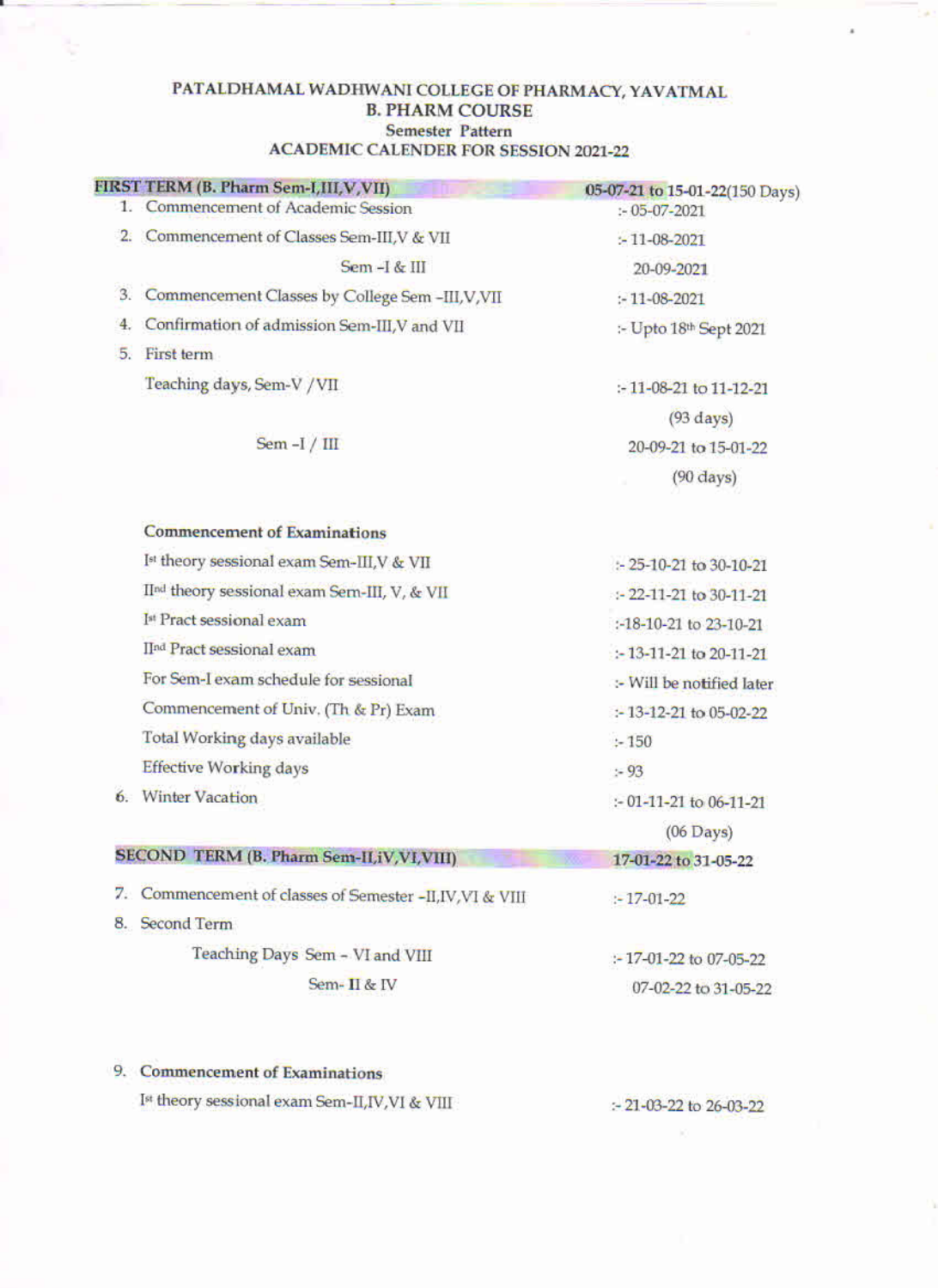| IInd theory sessional exam Sem- II, IV, VI & VII          | $: 18-04-22$ to $23-04-22$            |
|-----------------------------------------------------------|---------------------------------------|
| Ist Pract sessional exam- II, IV, VI & VII                | :-28-03-22 to 02-04-22                |
| IInd Pract sessional exam Sem- II, IV, VI & VII           | :- 25-04-22 to 30-04-22               |
| University S/2021 Exam Sem- II, IV, VI & VII (Th & Pract) | $: 09 - 05 - 22$ to 30-06-21          |
| 10. Total Working days available Sem-II, IV, VI & VIII    | : 109                                 |
| <b>Effective Working days</b>                             | : 90                                  |
| 11. End of Academic Session                               | $: 31 - 05 - 22$                      |
| 12. Summer Vacation                                       | $: 01 - 06 - 22$ to 30-06-22          |
| 13. Start of Next Academic Year                           | $-1$ <sup>st</sup> July 2022          |
| <b>EXTRA CURRICULAR ACTIVITIES</b>                        |                                       |
| International Yoga Day<br>1.                              | :- 21st June 2021                     |
| Gurupomima<br>2.                                          | :- 23th July 2021                     |
| <b>Teachers Day</b><br>3.                                 | :- 5th Sept 2021                      |
| <b>Gaensh Festival Celebration</b><br>4.                  | :-10 <sup>th</sup> Sept to 19 Sept 21 |
| 5. National Pharmacy Week Celebration                     | :-17-10-21 to 23-10-21                |
| University Non instructional Days for recreation<br>6.    |                                       |
| Extra curricular / sportetc                               | $-26-11-21$ to 08-12-21               |
| 7. Savidhan Din                                           | $-26-11-21$                           |
| National Service Scheme Camp<br>8.                        | :-3rd week of Dec 2021                |
| 9. Yuva Din                                               | $: -12th$ Jan 2022                    |
| 10. Annual Day Celebration                                | :- 25th - 27th Feb 2022               |
| 11. Water Day                                             | :- 22nd March 2022                    |
| 12. Farewell                                              | :- April 2022                         |
| <b>FESTIVAL/Holidays</b>                                  |                                       |
| Independence Day<br>1.                                    | 15th Aug 2021                         |
| Ganesh Chaturthi<br>2.                                    | 10 Sept 2021                          |
| Gauri Poojan<br>З.                                        | 13th Sept 2021                        |
| Mahatma Gandhi Jayanti<br>4.                              | 2nd Oct 2021                          |
| Sarvapitri Amavsyya<br>5.                                 | 06th Oct 2021                         |
| Dasara<br>6.                                              | 15th Oct. 2021                        |
| Id-E-Milad<br>7. .                                        | 19th Oct 2021                         |
| 8. Gurunank Jayanti                                       | 19th Nov 2021                         |
| 9. Christmas                                              | 25th Dec 2021                         |
| 10. Makarsankranti                                        | 14th Jan.2022                         |
| 11. Republic Day                                          | 26th Jan 2022                         |

 $\sim$ 

¥

 $\frac{1}{\sqrt{2}}\left( \frac{1}{\sqrt{2}}\right) ^{2}=\frac{1}{\sqrt{2}}\left( \frac{1}{\sqrt{2}}\right) ^{2}=\frac{1}{\sqrt{2}}\left( \frac{1}{\sqrt{2}}\right) ^{2}=\frac{1}{\sqrt{2}}\left( \frac{1}{\sqrt{2}}\right) ^{2}=\frac{1}{\sqrt{2}}\left( \frac{1}{\sqrt{2}}\right) ^{2}=\frac{1}{\sqrt{2}}\left( \frac{1}{\sqrt{2}}\right) ^{2}=\frac{1}{\sqrt{2}}\left( \frac{1}{\sqrt{2}}\right) ^{2}=\frac{1}{\sqrt{2}}$ 

м,

 $\lesssim$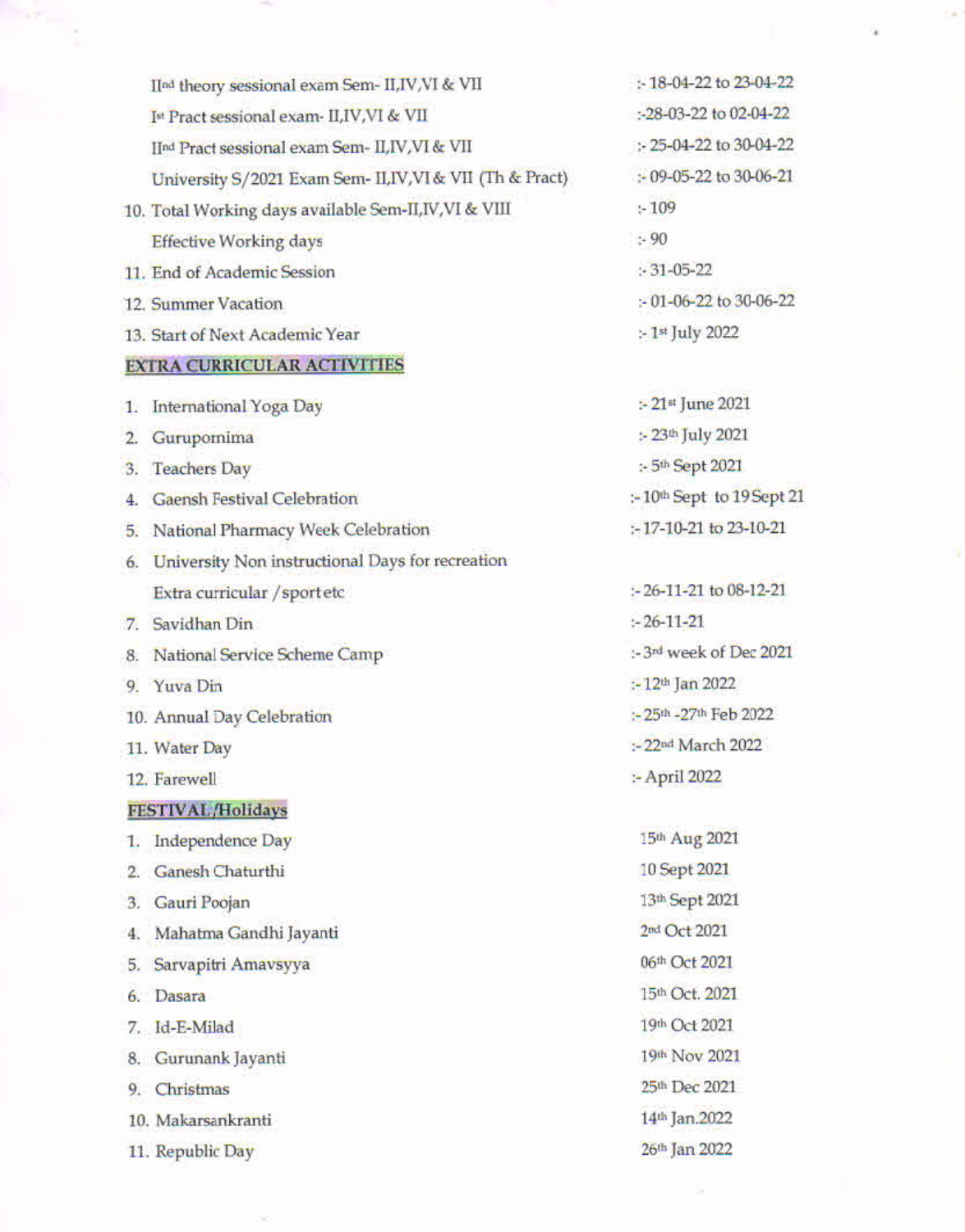| 12. Shivaji Maharaj Jayanti        |
|------------------------------------|
| 13. Mahashivratri                  |
| 14. Holi (2nd Day)                 |
| 15. Gudi Padwa                     |
| 16. Dr. Babasaheb Ambedkar Jayanti |
| 17. Good Friday                    |
| 18. Ramzan ID (Id-UL-fitar)        |
| 19. Boudh Porrnima                 |

19th Feb 2022 1st March 2022 18th March 2022 02nd April 2022 14th April 2022 15th April 2022 03rd May 2022 16th May 2022

| S. N.          | <b>Activities</b>                | No of Days |                   |             |       |
|----------------|----------------------------------|------------|-------------------|-------------|-------|
|                |                                  | Prescribed | Actual available  |             | Total |
|                |                                  |            | <b>First Term</b> | Second Term |       |
|                | <b>Teaching Learning Process</b> | 259        | 93                | -90         | 183   |
| $\overline{2}$ | Admission / Examination          | 152        | 98                | 54          | 152   |
| 3              | Vacation                         | 32         | 06                | 26          | 32    |
| $\overline{4}$ | <b>Public Holidays</b>           | 18         | 09                | 09          | 18    |
|                | Total                            | 361        | 206               | 179         | 385   |

Date - 01-07-2021



Prof.(Dr) A. V. Chandewar Principalal

Pataf flamal Wadhawani College of Pharmacy Yavatmal-445001

#### Copy to

- 1. Academic Calendar
- 2. Staff File
- 3. Sessional Incharge Faculty
- 4. Academic Incharge Faculty
- 5. Notice Board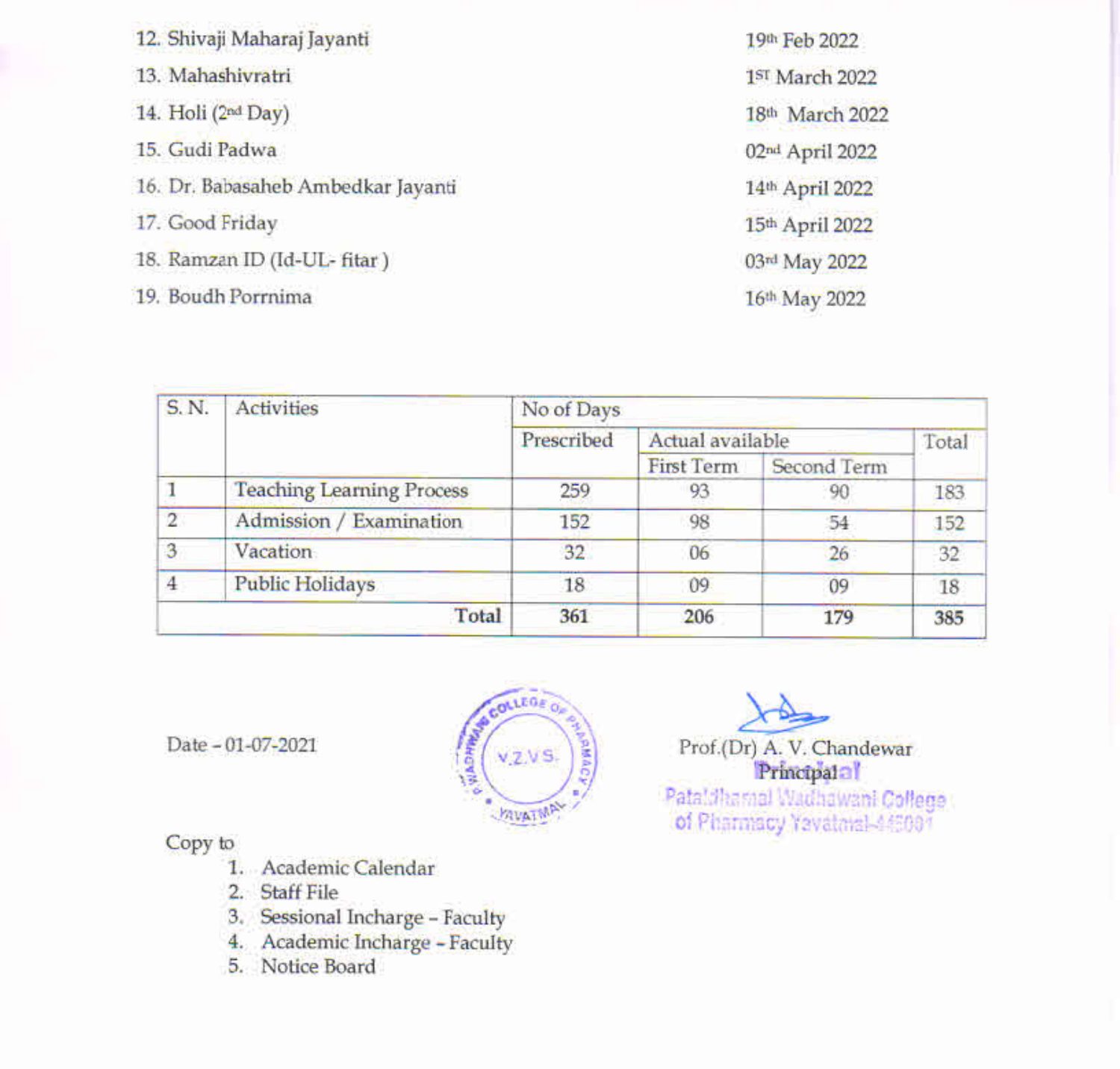# PATALDHAMAL WADHWANI COLLEGE OF PHARMACY, YAVATMAL

erik l

#### **M. PHARM COURSE**

#### **ACADEMIC CALENDER FOR SESSION 2021-22**

|    | FIRST TERM (M. Pharm Sem-I/III)                       | 05-07-2021 to 15-01-2022   |
|----|-------------------------------------------------------|----------------------------|
| 1. | Commencement of Academic Session                      | $-05-07-2021$              |
| 2. | Commencement of Classes of M. Pharm Sem-I             | $-20-09-2021$              |
| 3. | Conduction of Internal Seminar                        | :- Regular, as per T.Table |
| 4. | Commencement of Academic Session M. Pharm Sem-III     | $: -11 - 08 - 2021$        |
| 5. | Last date of submission of synopsis                   | $:10-12-2021$              |
| 6. | Submission of received copies of synopsis if required | $:15-12-2021$              |
| 7. | Submission of Synopsis to University                  | $: 20 - 12 - 2021$         |
| 8. | <b>Internal Seminar on Synopsis</b>                   | $: 01 - 01 - 2022$         |
| 9  | Commencement of Examination                           |                            |
|    | First theory sessional exam                           | 25-10-2021                 |
|    | $(M. Pharm Sem-I/III)$                                | : 2510-21 to 30-10-21      |
|    | Second theory sessional exam                          |                            |
|    | (M. Pharm Sem-I/III)                                  | : 22-11-21 to 30-11-21     |
|    | Commencement of University Exam                       | :13-12-21 to 05-02-22      |
|    | 10. Total working Days Available for sem -I           |                            |
|    | A) Total Working of Days available                    | :150                       |
|    | <b>B) Effective Working Days</b>                      | : 93                       |
|    | 11 Winter Vacation                                    | 01-11-21 to 06-11-21       |

#### 17-01-22 to 31-05-22 M. Pharm (Sem-II&IV) 12. Commencement of Classes of M. Pharm Sem-II  $-17-01-2022$  $: 90$ A) Effective working days : Regular M. Pharm Time 13. Conduction of Internal Seminar of Sem-I table 14. Commencement of Exam : 21-03-22 to 26-03-22 a) First Theory sessional exam of M. Pharm Sem-II : 18-04-22 to 23-04-22 b) Second theory sessional exam of M. Pharm Sem-II 15. Commencement of University exam of M. Pharm Sem-II (S-2022) : 09-05-22 to 30-06-22 16. M. Pharm Sem-IV Internal Seminar on dissertation :- April 2022 : 10th May 2022 Submission of Dissertation in College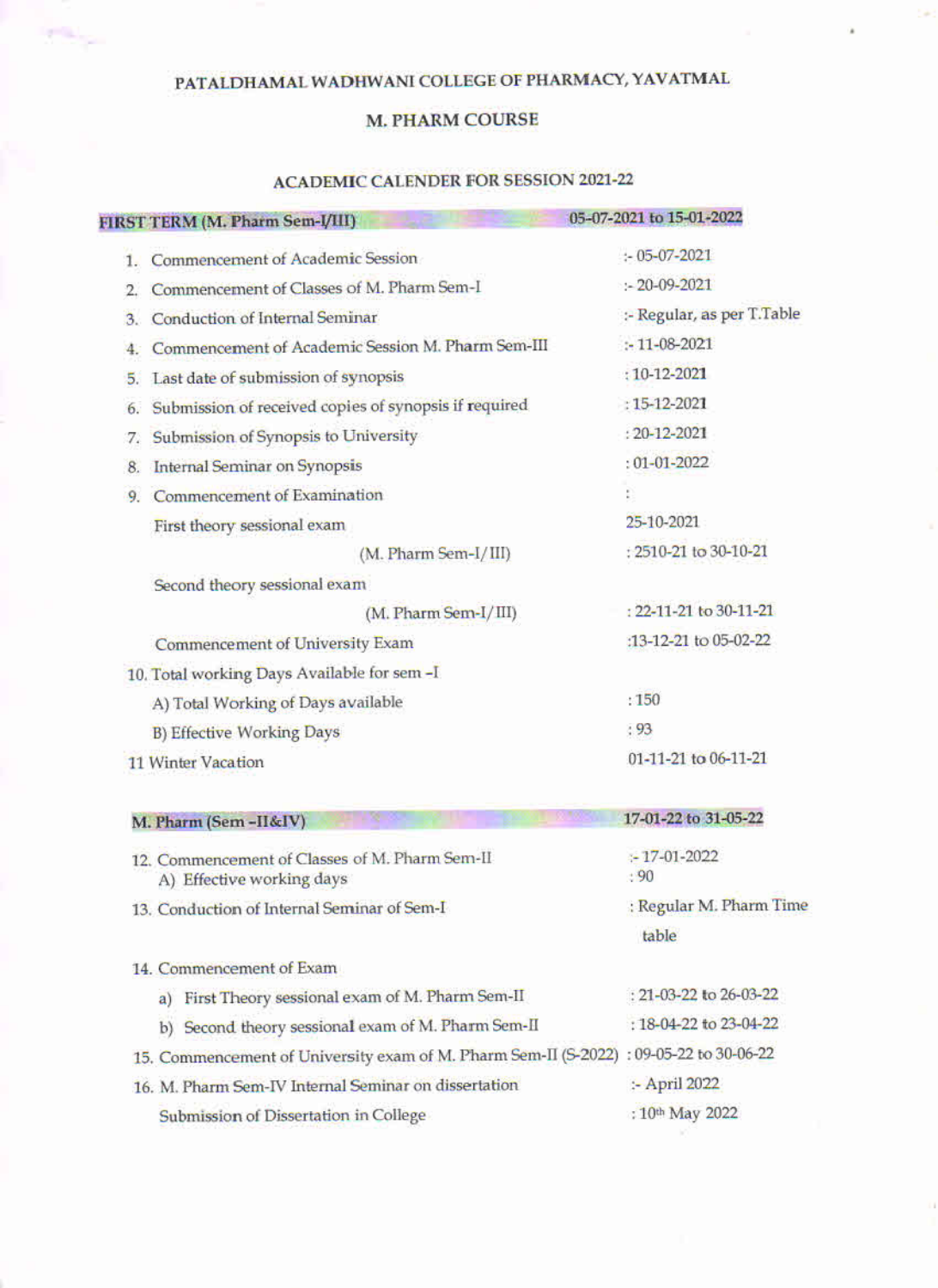| Submission of Dissertation to University   | : 25th May 2022        |
|--------------------------------------------|------------------------|
| Viva Voce on Dissertation                  | : July 2022            |
| <b>End of Academic Session</b>             | $:31-05-2021$          |
| <b>Summer Vacation</b>                     | : 01-06-22 to 30-06-22 |
| Start of Next Academic year                | $:01-07-2022$          |
| Total Working of Days available for Sem-II |                        |
| Total working of days available            | :109                   |

ä

# **EXTRA CURRICULAR ACTIVITIES**

|                  | 01. International Yoga Day                          | :- 21st June 2021                      |
|------------------|-----------------------------------------------------|----------------------------------------|
|                  | 02 Gurupornima                                      | :- 23th July 2021                      |
|                  | 03 Teachers Day                                     | :- 5 <sup>th</sup> Sept 2021           |
|                  | 04 Gaensh Festival Celebration                      | :- 10 <sup>th</sup> Sept to 19 Sept 21 |
|                  | 05 National Pharmacy Week Celebration               | $: 17 - 10 - 21$ to 23-10-21           |
|                  | 06 University Non instructional Days for recreation |                                        |
|                  | Extra curricular / sport etc                        | $-26-11-21$ to 08-12-21                |
|                  | 07 Savidhan Din                                     | $-26-11-21$                            |
|                  | 08 National Service Scheme Camp                     | :- 3rd week of Dec 2021                |
|                  | 09 Yuva Din                                         | :- 12th Jan 2022                       |
|                  | 10 Annual Day Celebration                           | :- 25th -27th Feb 2022                 |
|                  | 11 Water Day                                        | :- 22nd March 2022                     |
|                  | 12 Farewell                                         | :- April 2022                          |
|                  | <b>FESTIVAL/Holidays</b>                            |                                        |
| 1.               | Independence Day                                    | 15th Aug 2021                          |
| $\overline{2}$ . | Ganesh Chaturthi                                    | 10 Sept 2021                           |
| 3.               | Gauri Poojan                                        | 13th Sept 2021                         |
| 4.               | Mahatma Gandhi Jayanti                              | 2nd Oct 2021                           |
| 5.               | Sarvapitri Amavsyya                                 | 06th Oct 2021                          |
| 6.               | Dasara                                              | 15th Oct. 2021                         |
| 7.               | Id-E-Milad                                          | 19th Oct 2021                          |
| 8.               | Gurunank Jayanti                                    | 19th Nov 2021                          |
| 9.               | Christmas                                           | 25th Dec 2021                          |
|                  | 10. Makarsankranti                                  | 14th Jan.2022                          |
|                  | 11. Republic Day                                    | 26th Jan 2022                          |
|                  | 12. Shivaji Maharaj Jayanti                         | 19th Feb 2022                          |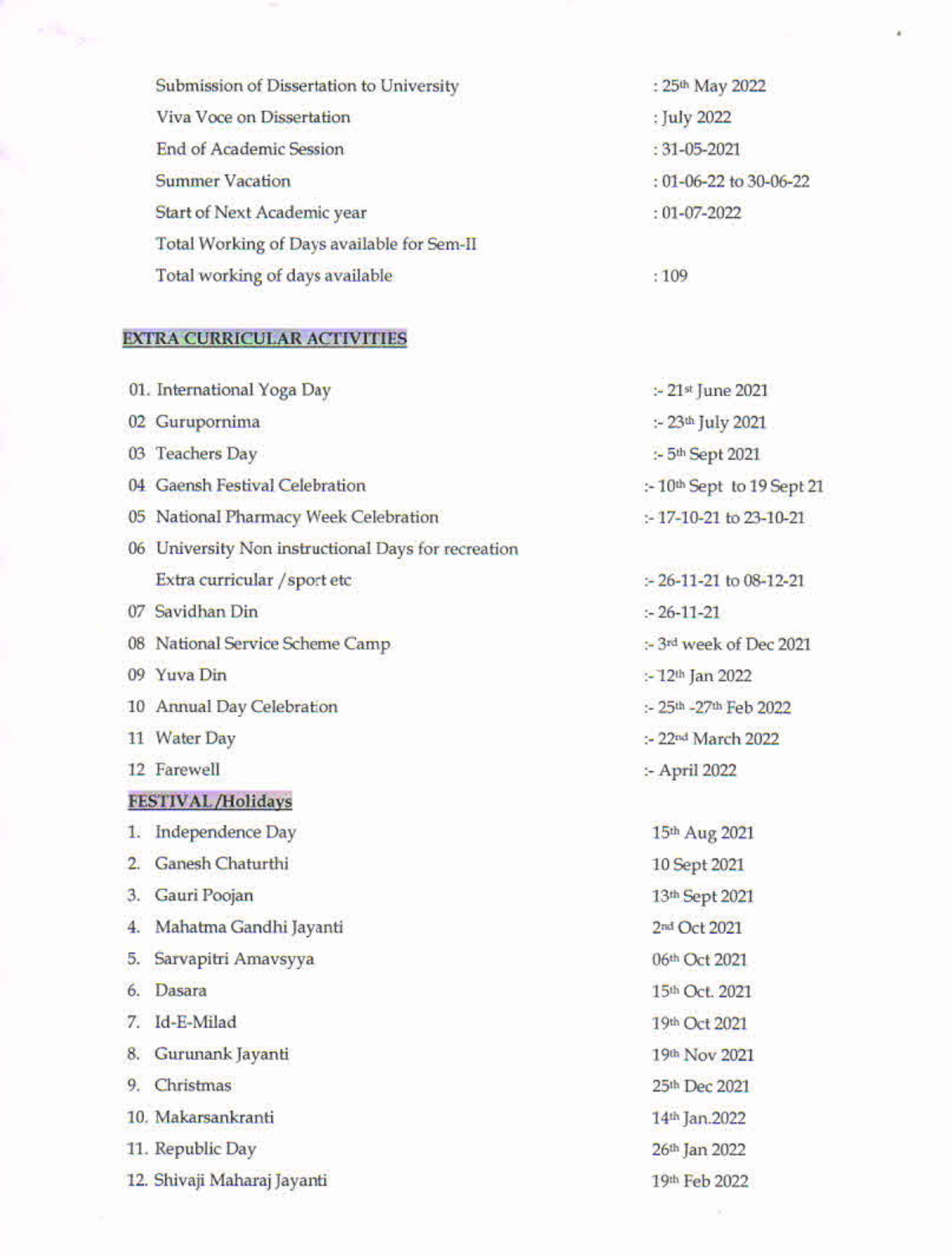13. Mahashivratri 14. Holi (2nd Day) 15. Gudi Padwa 16. Dr. Babasaheb Ambedkar Jayanti 17. Good Friday 18. Ramzan ID (Id-UL-fitar) 19Boudh Porrnima

Date - 20-09-2021



Copy to

**Secretary** 

a co

- Academic Calendar
- $\overline{2}$ . **Staff File**
- $3.$ Sessional Incharge - Faculty
- Academic Incharge Faculty 4.
- Notice Board 5.

11<sup>th</sup> March 2022 18th March 2022 02nd April 2022 14th April 2022 15th April 2022 03rd May 2022 16th May 2022

Prof.(Dr) A. V. Chandewar Principal<sub>al</sub> Patrich and Wedhawani College of Pharmscr Yavathic 445001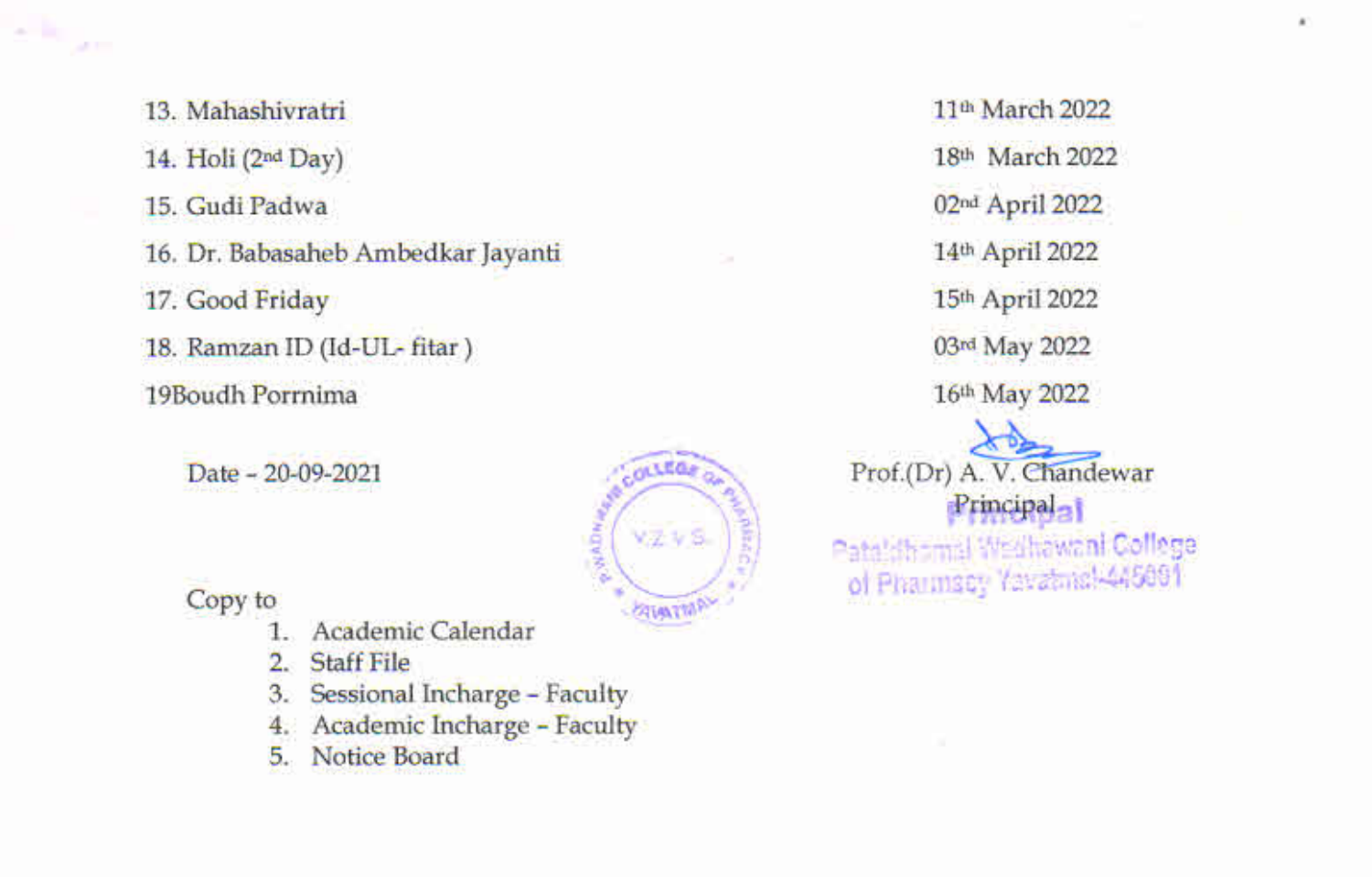# PATALDHAMAL WADHWANI COLLEGE OF PHARMAC, YAVATMAL **D. Pharm Course (Yearly Pattern)**

#### **ACADEMIC CALENDER FOR 2020-21**

|    | 1. Commencement of Academic Session                                      | $-17-08-2020$ (Second Yrs)      |
|----|--------------------------------------------------------------------------|---------------------------------|
|    | (After Second round of CAP)                                              | $-21/12/2020$ (First Yrs)       |
| 2. | First Term                                                               | -17-08-2020 to 10-06-2021       |
| 3. | <b>Guest Lecture</b>                                                     | - Jan 2021                      |
| 4. | <b>Induction Program</b>                                                 | - Jan 2021                      |
| 5. | <b>Blood Donation Camp</b>                                               | - Jan 2021                      |
|    | 6. First Sessional Exam (Theory)                                         | $-16-12-2020$ to 25-12-2020     |
| 7. | <b>Winter Practical</b>                                                  | -08-03-2021 to 12-03-2021       |
| 8. | Second term                                                              | $-17-08-2020$ to 10-06-2021     |
|    | 9. Hospital Visit / Medical Shop Visit                                   | - March 2021                    |
|    | 10. Industrial Visit                                                     | - March 2021                    |
|    | 11. Second Practical exam                                                | $-17-04-2021$ to 23-04-2021     |
|    | 12. Second sessional exam (Theory)                                       | $-24-04-2021$ to 30-04-2021     |
|    | 13. Third Sessional exam (Practical)                                     | $-25-05-2021$ to 01-06-2021     |
|    | 14. Third Sessional exam (Theory)                                        | $-02-06-2021$ to 08-06-2021     |
|    | 15. Annual Practical Exam                                                | $-12-06-2021$ to 21-06-2021     |
|    | 16. Annual Theory Exam                                                   | $-24 - 06 - 2021$ to 14-07-2021 |
|    | 17. Start of Academic session 2020-21                                    | $-09 - 08 - 2021$               |
|    | 18. No of working days including Sessional Exam Days for Second Yr - 227 |                                 |

19. No of working days excluding Sessional Exam Days for Second Yr- 180



Prof.(Dr) A. V. Chandewar Prienabaal<br>Pataldhamal Wadhawani College<br>Intermacy Yavatmal-445001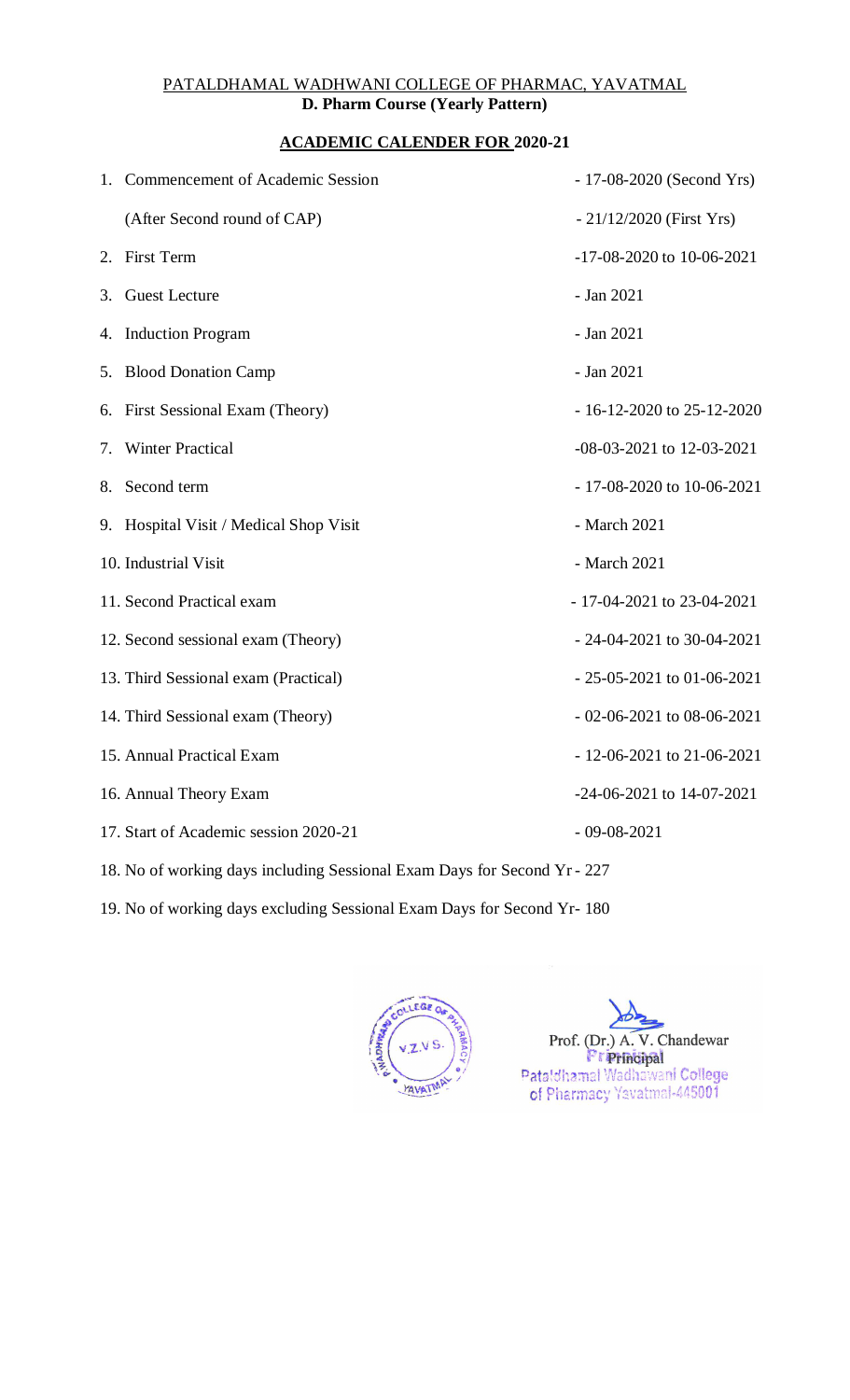#### PATALDHAMAL WADHWANI COLLEGE OF PHARMACY, YAVATMAL B. PHARM COURSE Semester Pattern ACADEMIC CALENDER FOR SESSION 2020-21

|    | FIRST TERM (B. Pharm Sem-LIII, V, VII)                       | 04-08-2020 to 26-12-2020       |
|----|--------------------------------------------------------------|--------------------------------|
| 1. | <b>Commencement of Academic Session</b>                      | $: -04 - 08 - 2020$ (104 Days) |
| 2. | Commencement of Classes Sem-III, V & VII                     | $: 17 - 08 - 2020$             |
| 3. | Commencement Classes by College Sem-III, V, VII              | $: 06 - 07 - 2020$             |
| 4. | Confirmation of admission Sem-III, V and VII                 | :- Upto 31-08-2020             |
| 5. | First term                                                   |                                |
|    | Teaching days                                                | $: 17-08-20$ to 07-10-20       |
|    |                                                              | $(60 \text{ days})$            |
|    |                                                              | $: 23 - 11 - 20$ to 21-12-20   |
| 6. | <b>Commencement of Examinations</b>                          | $(24 \text{ days})$            |
|    | Ist theory sessional exam Sem-III, V & VII                   | $: 21-09-20$ to 26-09-20       |
|    | II <sup>nd</sup> theory sessional exam Sem-III, V, & VII     | $: 11 - 10 - 20$ to 17-10-20   |
|    | I <sup>st</sup> Pract sessional exam                         | :-28-09-20 to 03-10-20         |
|    | II <sup>nd</sup> Pract sessional exam                        | :- 02-11-20 to 07-11-20        |
|    | For Sem-I exam schedule for sessional                        | :- Will be notified later      |
|    | Commencement of Univ. (Th & Pr) Exam                         |                                |
|    | Sem-I, III, V & VII                                          | $: 28-12-20$ o 28-01-20        |
|    | Sem-I                                                        | :- Will be notified            |
| 7. | Total Working days available Sem-III, V & VII                | : 104                          |
|    | <b>Effective Working days</b>                                | : 90                           |
| 8. | <b>Winter Vacation</b>                                       | :- 09-11-20 to 21-11-20        |
|    |                                                              | $(13 \text{ Days})$            |
|    |                                                              | :- 28-12-20 to 09-01-21        |
|    |                                                              | $(12 \text{ Days})$            |
|    | SECOND TERM (B. Pharm Sem-II, V, VI, VIII)                   | 11-01-2021 to 08-05-2021       |
| 9. | Commencement of classes of Semester -II, IV, VI & VIII       | $: -11 - 01 - 2021$            |
|    | 10. Second Term                                              |                                |
|    | <b>Teaching Days</b>                                         | $: 11-01-21$ to 08-05-21       |
|    | 11. Commencement of Examinations                             |                                |
|    | Ist theory sessional exam Sem-II, IV, VI & VIII              | $: -11 - 02 - 21$ to 18-02-21  |
|    | II <sup>nd</sup> theory sessional exam Sem- II, IV, VI & VII | :- 05-04-19 to 10-04-19        |
|    |                                                              |                                |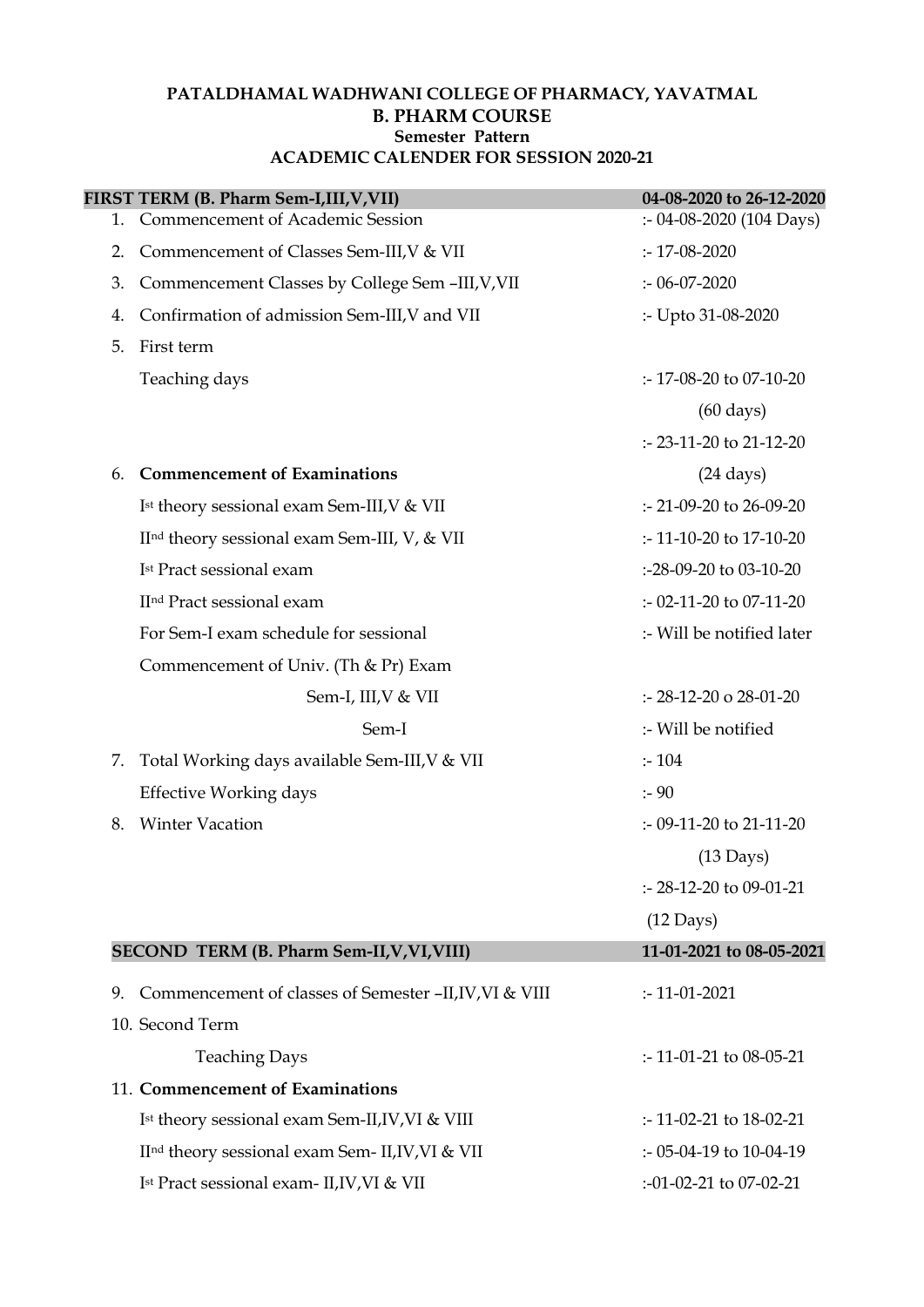| II <sup>nd</sup> Pract sessional exam Sem- II, IV, VI & VII | :-11-04-21 to 17-04-21                              |
|-------------------------------------------------------------|-----------------------------------------------------|
| University S/2021 Exam Sem- II, IV, VI & VII (Th & Pract)   | $: -26 - 05 - 21$ to 25-06-21                       |
| 12. Total Working days available Sem-II, IV, VI & VIII      | $: -104$                                            |
| <b>Effective Working days</b>                               | : 94                                                |
| 13. End of Academic Session                                 | $: 08 - 05 - 21$                                    |
| 14. Summer Vacation                                         | $: -31 - 05 - 21$ to 04-07-21                       |
| 15. Start of Next Academic Year                             | :- $1$ <sup>st</sup> Aug 2020                       |
| <b>EXTRA CURRICULAR ACTIVITIES</b>                          |                                                     |
| 16. International Yoga Day                                  | :- 21 <sup>st</sup> June 2020                       |
| 17. Gurupornima                                             | :- 27th July 2020                                   |
| 18. Teachers Day                                            | :- 5 <sup>th</sup> Sept 2020                        |
| 19. Gaensh Festival Celebration                             | $\therefore$ 13 <sup>th</sup> Sept 20 to 22 Sept 20 |
| 20. National Pharmacy Week Celebration                      | :- 21-10-20 to 27-10-20                             |
| 21. University Non instructional Days for recreation        |                                                     |
| Extra curricular / sport etc                                | $: 26-11-20$ to 08-12-20                            |
| 22. Savidhan Din                                            | $: 26 - 11 - 20$                                    |
| 23. National Service Scheme Camp                            | :- 3rd week of Dec 2020                             |
| 24. Yuva Din                                                | :- $12th$ Jan 2021                                  |
| 25. Annual Day Celebration                                  | :- 7th -9th March 2021                              |
| 26. Water Day                                               | :- 22nd March 2021                                  |
| 27. Farewell                                                | :- April 2021                                       |
| <b>FESTIVAL/Holidays</b>                                    |                                                     |
| Independence Day<br>1.                                      | 15th Aug 2020                                       |
| Ganesh Chaturthi<br>2.                                      | 22 Aug 2020                                         |
| Gauri Poojan<br>3.                                          | 26th Aug 2020                                       |
| Anant chathurdashi<br>4.                                    | 1st Sept 2020                                       |
| Sarvapitri Amavsyya<br>5.                                   | 17th Spet 2020                                      |
| Mahatma Gandhi Jayanti<br>6.                                | 2nd Oct 2020                                        |
| Id-E-Milad<br>7.                                            | 30th Oct 2020                                       |
| Gurunank Jayanti<br>8.                                      | 30th Nov 2020                                       |
| Christmas<br>9.                                             | 25th Dec 2020                                       |
| 10. Republic Day                                            | 26 <sup>th</sup> Jan 2021                           |
| 11. Shivaji Maharaj Jayanti                                 | 19th Feb 2021                                       |
| 12. Mahashivratri                                           | 11 <sup>th</sup> March 2021                         |
| 13. Holi (2nd Day)                                          | 29th March 2021                                     |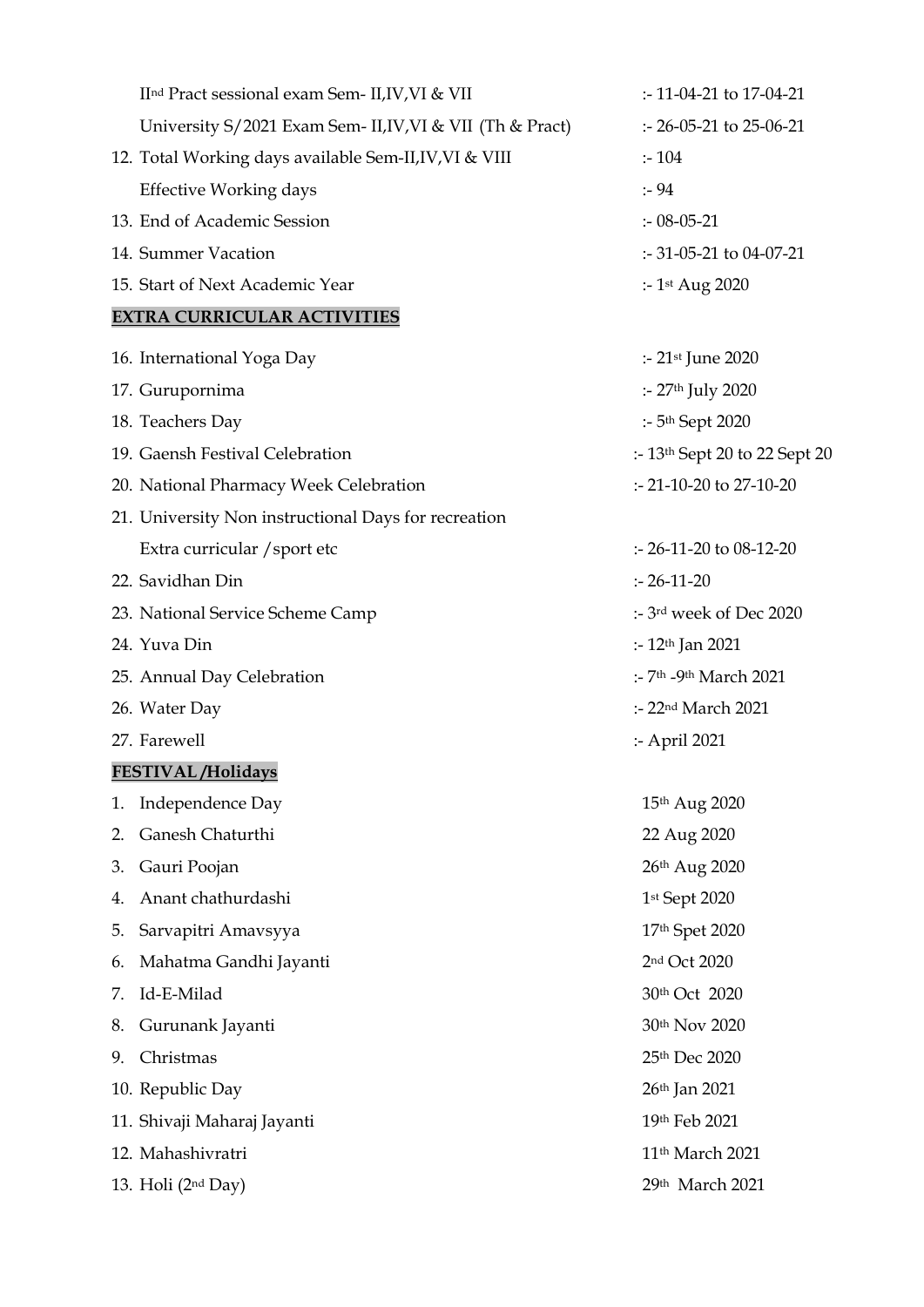| 14. Good Friday                    | 2nd April 2021            |
|------------------------------------|---------------------------|
| 15. Gudi Padwa                     | 13th April 2021           |
| 16. Dr. Babasaheb Ambedkar Jayanti | 14th April 2021           |
| 17. Maharashtra Day                | $1st$ May 2021            |
| 18. Ramzan ID (Id-UL- fitar)       | 13 <sup>th</sup> May 2021 |
| 19. Boudh Porrnima                 | 26th May 2021             |

| S. N.          | Activities                       | No of Days |                  |             |       |
|----------------|----------------------------------|------------|------------------|-------------|-------|
|                |                                  | Prescribed | Actual available |             | Total |
|                |                                  |            | First Term       | Second Term |       |
|                | <b>Teaching Learning Process</b> | 208        | 90               | 91          | 181   |
| $\overline{2}$ | Admission / Examination          | 60         | 37               | 32          | 69    |
| $\overline{3}$ | Vacation                         | 48         | 18               | 14          | 32    |
| $\overline{4}$ | Public Holidays                  | 16         | 08               | 08          | 16    |
|                | Total                            | 332        | 153              | 145         | 298   |



Date – 03-08-2020  $\sqrt{2}$ 

Copy to

- 1. Academic Calendar
- 2. Staff File
- 3. Sessional Incharge Faculty
- 4. Academic Incharge Faculty
- 5. Notice Board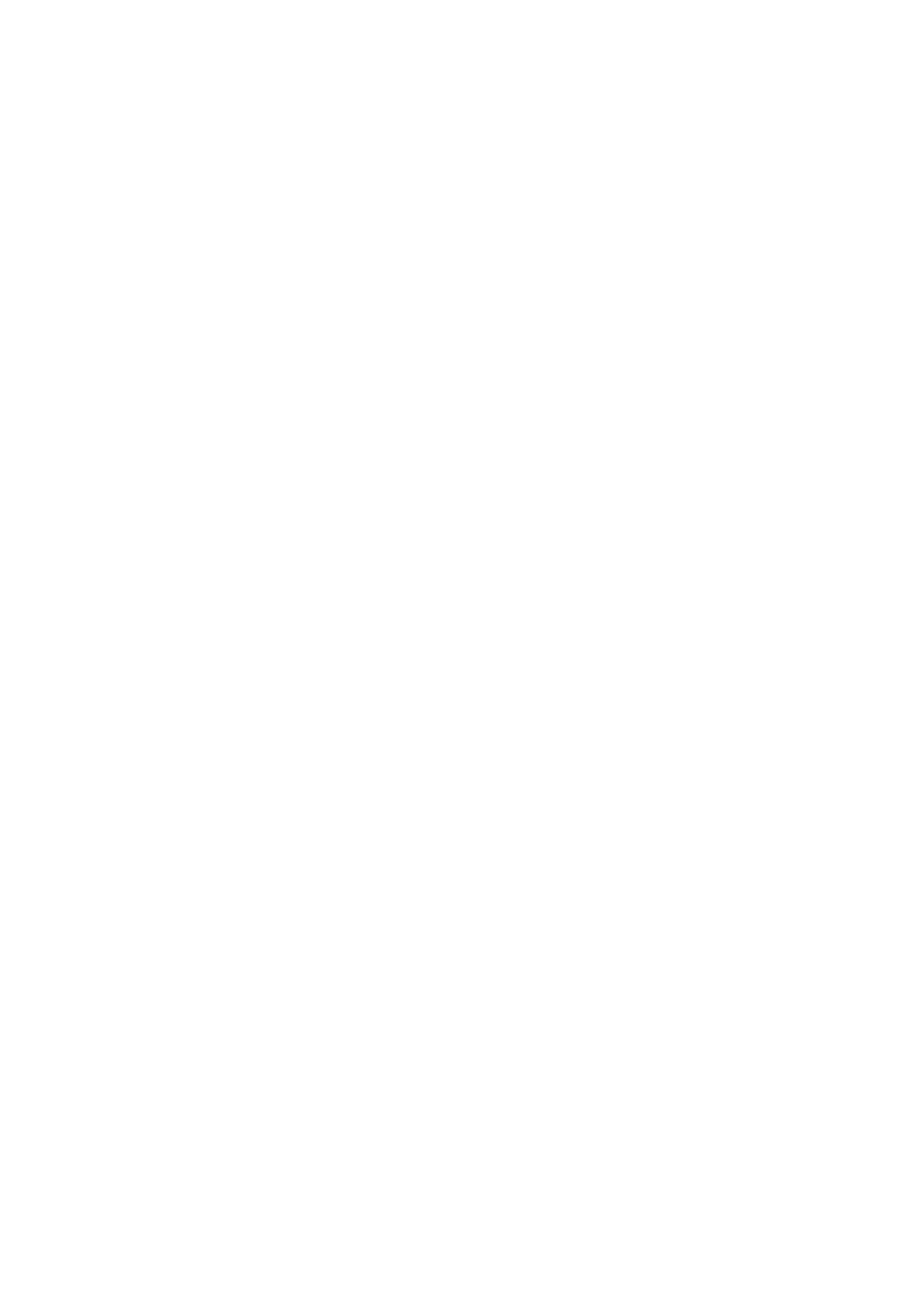### PATALDHAMAL WADHWANI COLLEGE OF PHARMACY, YAVATMAL

# M. PHARM COURSE

#### Semester Pattern

#### ACADEMIC CALENDER FOR SESSION 2020-21

|    | FIRST TERM (M. Pharm Sem-III)                         | 04-08-2020 to 26-12-2020   |
|----|-------------------------------------------------------|----------------------------|
| 1. | Commencement of Academic Session                      | $: 10 - 06 - 2019$         |
| 2. | Commencement of Classes of M. Pharm Sem-I             | $: 17 - 08 - 2020$         |
| 3. | Conduction of Internal Seminar                        | :- Regular, as per T.Table |
| 4. | Commencement of Academic Session M. Pharm Sem-III     | $: 04 - 08 - 2020$         |
| 5. | Last date of submission of synopsis                   | $: 10 - 12 - 2020$         |
| 6. | Submission of received copies of synopsis if required | $: 15 - 12 - 2020$         |
| 7. | Submission of Synopsis to University                  | $: 20 - 12 - 2020$         |
| 8. | Internal Seminar on Synopsis                          | $: 01 - 01 - 2021$         |
| 9. | Commencement of Examination                           |                            |
|    | 10. First theory sessional exam of Research & Biostat |                            |
|    | (M. Pharm Sem-III)                                    | $: 05 - 12 - 2020$         |
|    | Second theory sessional exam of Research & Biostat    |                            |
|    | (M. Pharm Sem-III)                                    | $: 21 - 12 - 2020$         |
|    | 11. Total working Days Available for sem -I           |                            |
|    | A) Total Working of Days available                    | : 104                      |
|    | B) Effective Working Days                             | : 90                       |
|    | 12 Winter Vacation                                    | 09-11-2020 to 21-11-2020   |

# M. Pharm (Sem –II&IV) 11-01-2021 to 08-05-2021

| 13. M. Pharm Sem-IV Internal Seminar on dissertation | :- Last week if April 2021 |  |
|------------------------------------------------------|----------------------------|--|
| 14. Submission of Dissertation                       | : $10^{th}$ May 2021       |  |
| 15. Submission of Dissertation to University         | : $25th$ May 2021          |  |
| 16. Viva Voce on Dissertation                        | : July 2021                |  |
| 17. End of Academic Session                          | $: 08 - 05 - 2021$         |  |
| 18. Start of Next Academic year                      | $: 01 - 08 - 2020$         |  |
| 19. Total Working of Days available for Sem-II       |                            |  |
| A) Total working of days available                   | : 104                      |  |
| Effective working days<br>B)                         | : 94                       |  |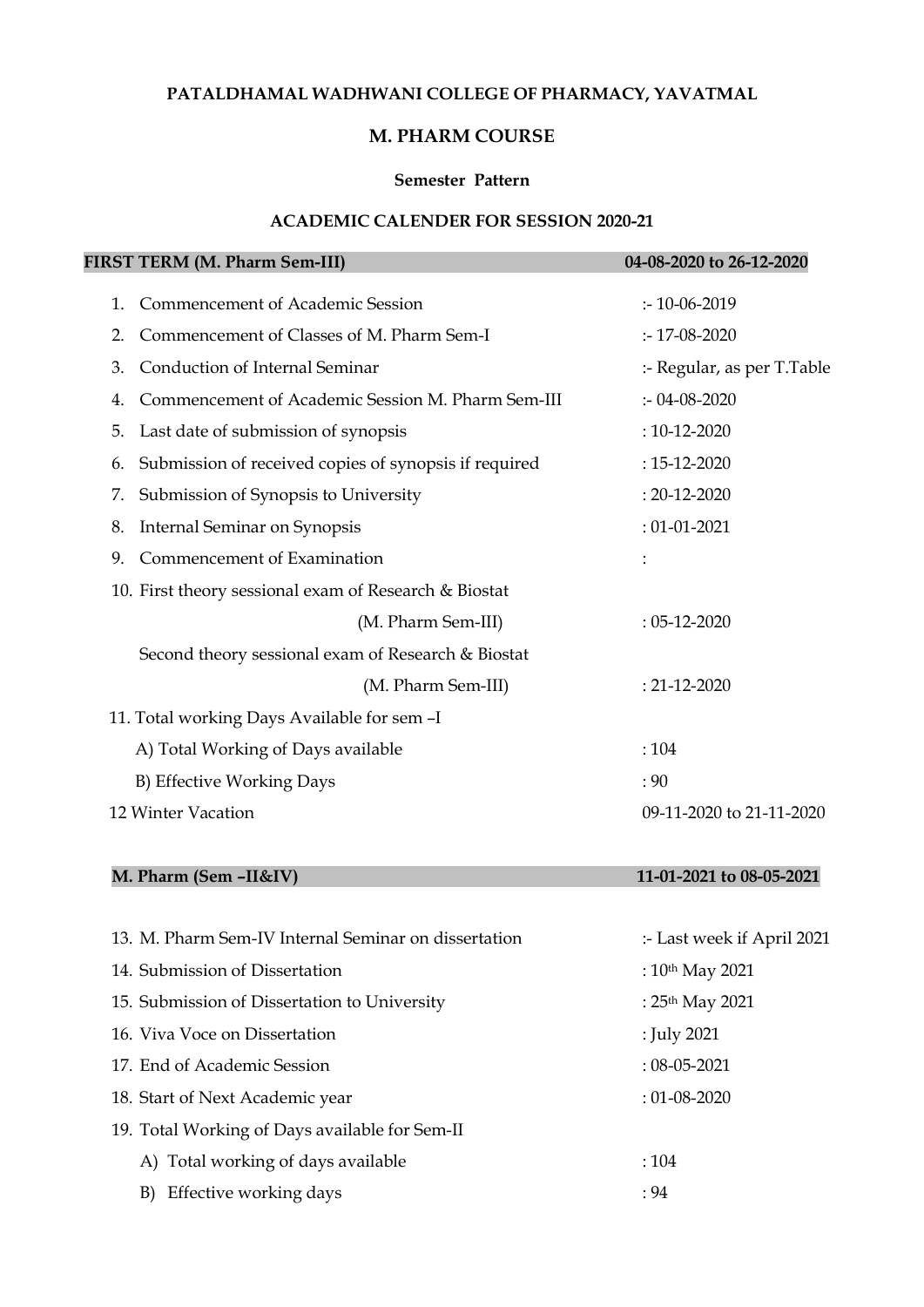| 20) End of Academic Session                         | $: 08 - 05 - 2021$                              |
|-----------------------------------------------------|-------------------------------------------------|
| 21) Summer Vacation                                 | : 31-05-2021 to 04-07-2021                      |
| 22) Start of Next Academic year                     | $: 01 - 08 - 2021$                              |
| <b>EXTRA CURRICULAR ACTIVITIES</b>                  |                                                 |
| 1. International Yoga Day                           | :- $21$ <sup>st</sup> June 2020                 |
| 2.Gurupornima                                       | :- 27th July 2020                               |
| 3. Teachers Day                                     | :- 5 <sup>th</sup> Sept 2020                    |
| 4. Gaensh Festival Celebration                      | :- $13th$ Sept 20 to 22 Sept 20                 |
| 5. National Pharmacy Week Celebration               | :- 21-10-20 to 27-10-20                         |
| 6. University Non instructional Days for recreation |                                                 |
| Extra curricular / sport etc                        | $: 26-11-20$ to 08-12-20                        |
| 7.Savidhan Din                                      | $: 26 - 11 - 20$                                |
| 8. National Service Scheme Camp                     | :- 3rd week of Dec 2020                         |
| 9.Yuva Din                                          | :- $12th$ Jan 2021                              |
| 10. Annual Day Celebration                          | $:$ 7 <sup>th</sup> -9 <sup>th</sup> March 2021 |
| 11. Water Day                                       | :- 22nd March 2021                              |
| 12. Farewell                                        | :- April 2021                                   |
| <b>FESTIVAL/Holidays</b>                            |                                                 |
| Independence Day<br>1.                              | 15th Aug 2020                                   |
| Ganesh Chaturthi<br>2.                              | 22 Aug 2020                                     |
| Gauri Poojan<br>3.                                  | 26th Aug 2020                                   |
| 4. Anant chathurdashi                               | 1st Sept 2020                                   |
| Sarvapitri Amavsyya<br>5.                           | 17th Spet 2020                                  |
| Mahatma Gandhi Jayanti<br>6.                        | 2nd Oct 2020                                    |
| Id-E-Milad<br>7.                                    | 30th Oct 2020                                   |
| Gurunank Jayanti<br>8.                              | 30th Nov 2020                                   |
| Christmas<br>9.                                     | 25th Dec 2020                                   |
| 10. Republic Day                                    | 26 <sup>th</sup> Jan 2021                       |
| 11. Shivaji Maharaj Jayanti                         | 19th Feb 2021                                   |
| 12. Mahashivratri                                   | 11 <sup>th</sup> March 2021                     |
| 13. Holi (2 <sup>nd</sup> Day)                      | 29th March 2021                                 |
| 14. Good Friday                                     | 2 <sup>nd</sup> April 2021                      |
| 15. Gudi Padwa                                      | 13th April 2021                                 |
| 16. Dr. Babasaheb Ambedkar Jayanti                  | 14th April 2021                                 |
| 17. Maharashtra Day                                 | 1st May 2021                                    |
|                                                     |                                                 |